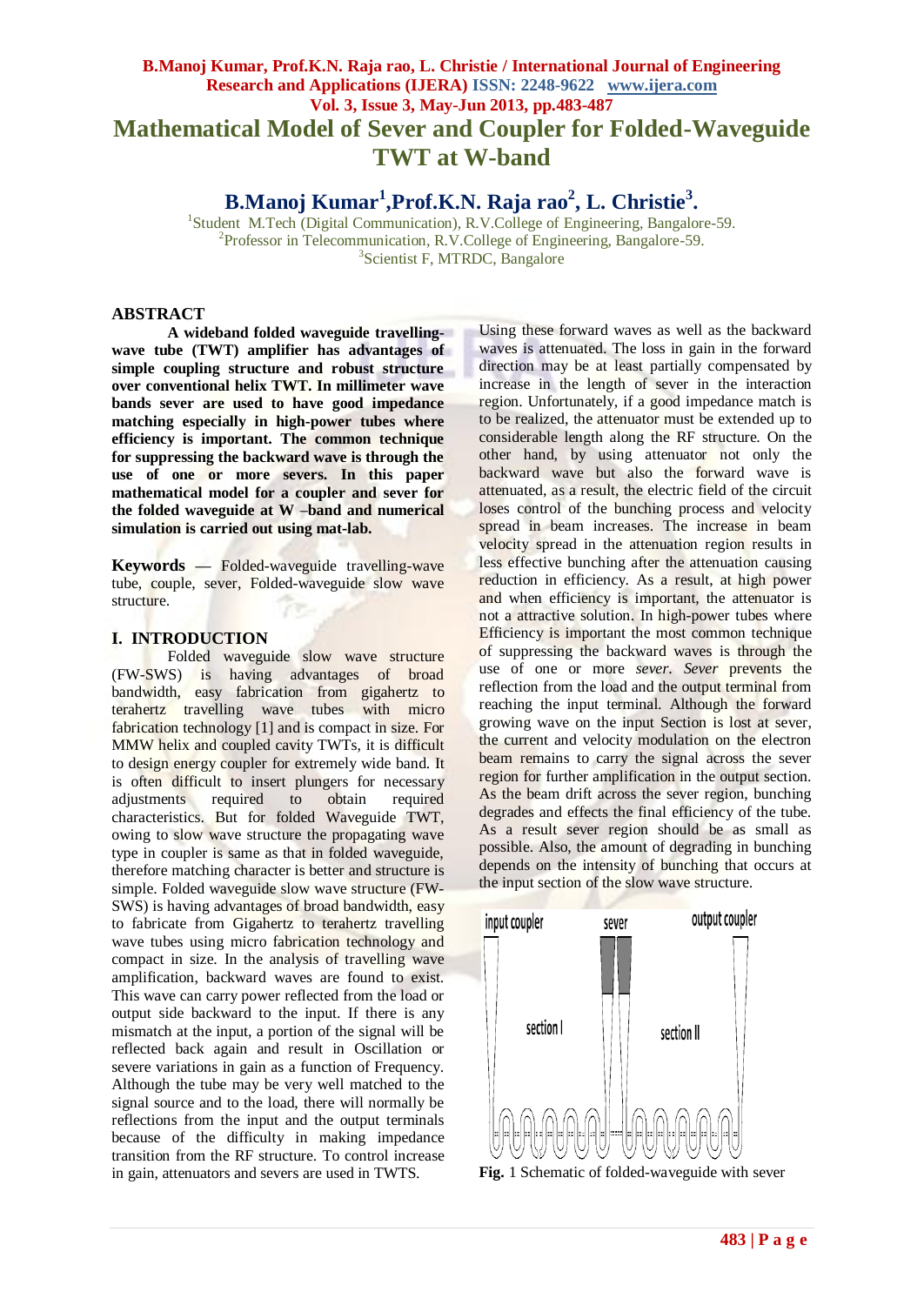The reflection coefficient at the output, at sever and at the input, along with the circuit attenuations must be taken into consideration in determining the practical gain. Because it is usually possible to keep the reflection coefficients at the sever termination less than those for the input and output. So severs are used in place of attenuator.

# **II. DESIGN OF LINEAR TAPERD WAVE-GUIDE.**

Consider a tapered waveguide of length 'L' which connects two uniform waveguide of impedance of ' $Z_0$ ' and ' $Z_1$ ' as shown in Fig.2. Let 'X' be the distance from the end of taper where impedance is  $Z_0$  and assume that impedance in the taper is the function of 'X' such that  $Z(0) = Z_0$  and Z (L) =  $Z_1$  with partitioning interval 0≤X≤L, divided into equal "N" sub intervals. Now we replace the taper with N uniform waveguides, each having length of ' $\Delta X = L/N$ ' let the impedance of the n<sup>th</sup> segment be  $Z_n = Z(X_n)$  as per reference [11]



Total reflection coefficient is now a function of "N" small reflections from the discontinuities at  $X_0$ ,  $X_1$ X2…………..XN. If "N" is large the reflection at each discontinuity is very small. The reflection coefficient as per reference [11] is given in equation (1)

 $\tau = \tau_1 \exp[\sqrt{(-2 + \gamma_0 + \Delta x)} + \tau_2 \exp[\sqrt{(-2 + \gamma_0 + \Delta x)}])$  $\Delta x - 2 * \gamma_0 * \Delta x$ ) +……+  $\tau_N \exp{\phi} - 2 \sum_{M=0}^{N-1} \gamma_M * \Delta x$ .  $\tau = \sum_{n=1}^{N} \tau_n \exp{\left[\frac{n}{2}\right]} - 2\sum_{M=0}^{N-1} \gamma_M * \Delta x)$  (1) Where  $\gamma_N$  is the propagation constant in the nth segment

$$
\tau_n = \frac{z_n - z_{n-1}}{z_n + z_{n-1}}\tag{2}
$$

Substituting the equation  $(2)$  in the equation  $(1)$  we get

$$
\tau = \sum_{n=1}^{N} \left[ \frac{z_n - z_{n-1}}{z_n + z_{n-1}} \right] * \exp[\overline{\psi} - 2 \sum_{M=0}^{N-1} \gamma_M * \Delta x] \quad (3)
$$

In the above equation if "N" discontinues approaches infinity summation becomes integral as shown in equation (4)

$$
\tau = \int_0^L \left(\frac{Z'(x)}{2z(x)} * \exp[\frac{x}{2}] - 2 \int_0^X \gamma(t) dt\right) dx \tag{4}
$$

Integrating equation (4) we approach to

$$
\tau = \frac{-1}{4\gamma_1} \left(\frac{d}{dx} (\log(Z))_1 \exp{\mathbb{I}(\frac{1}{x})} - 2 \int_0^L \gamma dx\right) + 14\gamma \theta_{(ddx\log Z)} - 120L\text{d}x \left(\frac{dd}{dx}\log Z + \frac{d}{dx}\right) \exp(-2\sqrt{x})\text{d}x\text{d}x\text{d}x\text{d}x\text{d}x\text{d}x\text{d}x\text{d}x\text{d}x\text{d}x\text{d}x\text{d}x\text{d}x\text{d}x\text{d}x\text{d}x\text{d}x\text{d}x\text{d}x\text{d}x\text{d}x\text{d}x\text{d}x\text{d}x\text{d}x\text{d}x\text{d}x\text{d}x\text{d}x\text{d}x\text{d}x\text{d}x\text{d}x\text{d}x\text{d}x\text{d}x\text{d}x\text{d}x\text{d}x\text{d}x\text{d}x\text{d}x\text{d}x\text{d}x\text{d}x\text{d}x\text{d}x\text{d}x\text{d}x\text{d}x\text{d}x\text{d}x\text{d}x\text{d}x\text{d}x\text{d}x\text{d}x\text{d}x\text{d}x\text{d}x\text{d}x\text{d}x\text{d}x\text{d}x\text{d}x\text{d}x\text{d}x\text{d}x\text{d}x\text{d}x\text{d}x\text{d}x\text{d}x\text{d}x\text{d}x\text{d}x\text{d}x\text{d}x\text{d}x\text{d}x\text{d}x\text{d}x\text{d}x\text{d}x\text{d}x\text{d}x\text{d}x\text{d}x\text{d}x\text{d}x\text{d}x\text{d}x\text{d}x\text{d}x\text{d}x\text{d}x\text{d}x\text{d}x\text{d}x\text{d}x\text{d}x\text{d}x\text{d}x\text{d}x\text{d}x\text{d}x\text{d}x\
$$

From the general equation (5) we can derive the particular type of taper for waveguide applications as follows

$$
= \frac{1}{4\gamma_0} \left(\frac{d}{dx} (\log(Z))_0 \frac{-1}{4\gamma_1} \left(\frac{d}{dx} (\log(Z))_1 \exp[\xi] - 2 \int_0^L \gamma dx\right)\right) + \int_0^L \frac{d}{dx} \left(\frac{d}{dx} (\log(z(x)))\right) * \int_0^L \exp\left(-2 * \int_0^x \gamma(t) dt\right) dx
$$
 (6)

Equation (6) is the generalized expression depending upon the parameters of attenuator like length etc. The above equation can be modified, if  $\gamma'$  which not a function of  $x'$  is as

$$
\tau = \frac{1}{4\gamma_L} * \log\left(\frac{Z_1}{Z_0}\right) * (1 - \exp(-2 * \gamma * L)) \quad (7)
$$

Fig.3 shows a linear taper of the length 'L' of dielectric constant 'K' which Connects a rectangular waveguide of impedance  $Z_0$  and  $Z_1$  with a taper section 'a' and 'b' which are the linear function of  $\cdot$ <sub>x</sub>





The integrated characteristics impedance defined on voltage and current basis is given in equation (8)

$$
Z = \frac{\pi \eta_0}{2} * \left(\frac{b}{a * \sqrt{k - (\frac{\lambda}{2 * a})^2}}\right)
$$
  
(8)  

$$
\gamma = \frac{i2\pi}{\lambda_g}
$$
  
(9)  

$$
\gamma = \frac{i2\pi}{\lambda} * \left(\sqrt{k - (\frac{\lambda}{2 * a})^2}\right)
$$
  
(10)  
Now,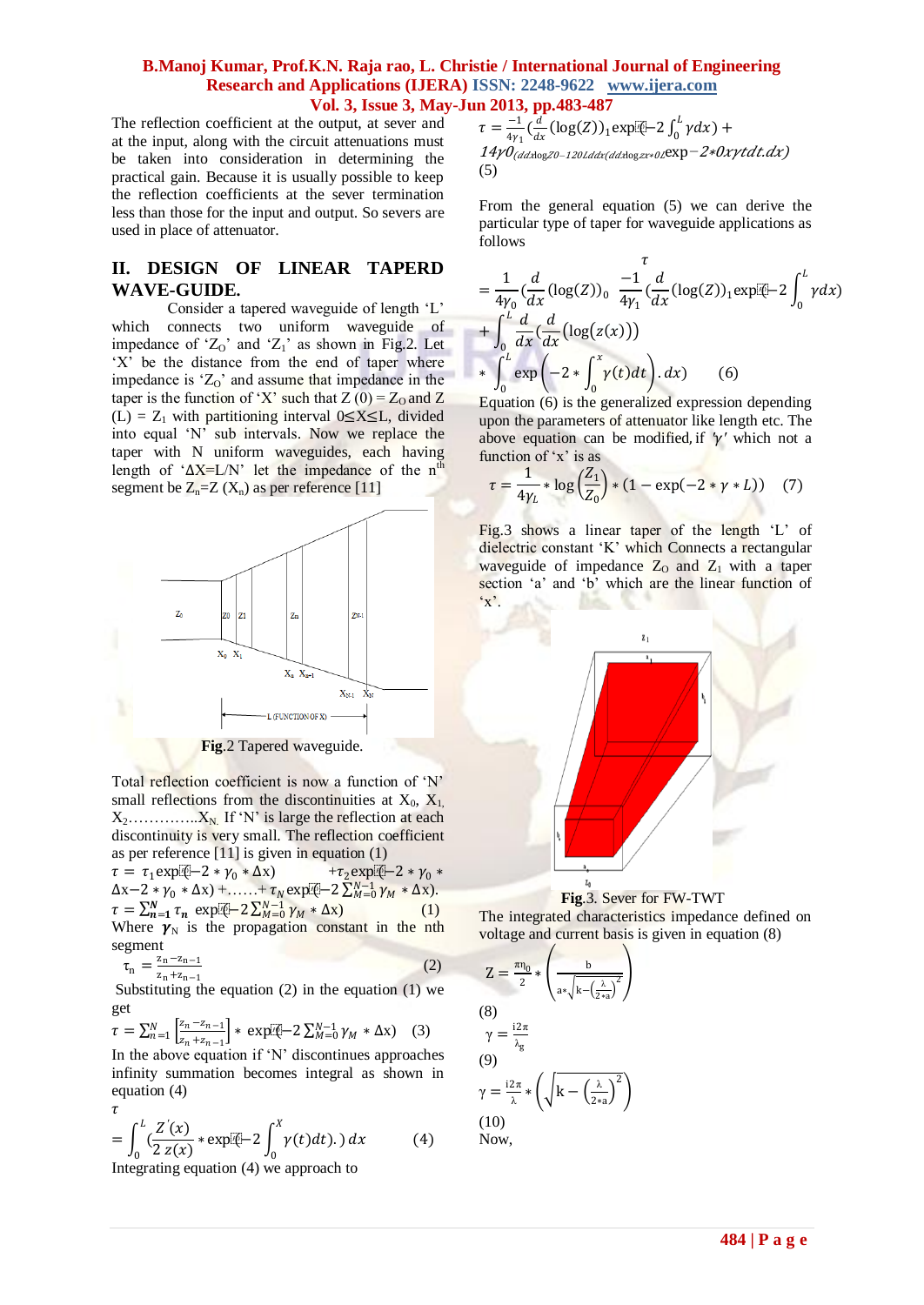$$
\frac{d}{dx}(\log f(\mathbf{z})) = \frac{1}{2} \left[ \frac{p_1 - b_0}{b} \right] - \left[ \frac{a_1 - a_0}{a} \right] \left[ \frac{k}{k - \left(\frac{b_0}{2a_1}\right)^2} \right]
$$
\n(11)  
\nexp  
\n(12)  
\n(13)  
\n(14)  
\n(15)  
\n(16)  
\n
$$
k_1 = \left[ \frac{b_1 - b_0}{b_1} \right] - \left[ \frac{a_1 - a_0}{a_1} \right] \left[ \frac{k}{k - \left(\frac{\lambda}{2a_1}\right)^2} \right]
$$
\n(14)  
\n
$$
k_1 = \left[ \frac{b_1 - b_0}{b_1} \right] - \left[ \frac{a_1 - a_0}{a_1} \right] \left[ \frac{k}{k - \left(\frac{\lambda}{2a_1}\right)^2} \right]
$$
\n(15)  
\n(16)  
\n
$$
k_0 = \left[ \frac{b_1 - b_0}{b_1} \right] - \left[ \frac{a_1 - a_0}{a_1} \right] \left[ \frac{k}{k - \left(\frac{\lambda}{2a_1}\right)^2} \right]
$$
\n(16)  
\n(17)  
\n
$$
k_0 = \left[ \frac{b_1 - b_0}{b_0} \right] - \left[ \frac{a_1 - a_0}{a_0} \right] \left[ \frac{k}{k - \left(\frac{\lambda}{2a_0}\right)^2} \right]
$$
\n(18)  
\n
$$
k_0 = \left[ \frac{b_1 - b_0}{b_0} \right] - \left[ \frac{a_1 - a_0}{a_0} \right] \left[ \frac{k}{k - \left(\frac{\lambda}{2a_0}\right)^2} \right]
$$
\n(19)  
\n
$$
k_0 = \left[ \frac{b_1 - b_0}{b_0} \right] - \left[ \frac{a_1 - a_0}{a_0} \right] \left[ \frac{k}{k - \left(\frac{\lambda}{2a_0}\right)^2} \right]
$$
\n(11)  
\n
$$
k_0 = \frac{1}{\sqrt{k - \left(\frac{\lambda}{2a_0}\right)^2}} - \frac{1}{\sqrt{k - \left(\frac{\lambda}{2a_0}\right
$$

Where,

K is the dielectric constant.

 $a_1$  is the broad wall dimension of rectangular tapered waveguide.

 $a_2$  is the broad wall dimension of rectangular folded waveguide slow wave structure.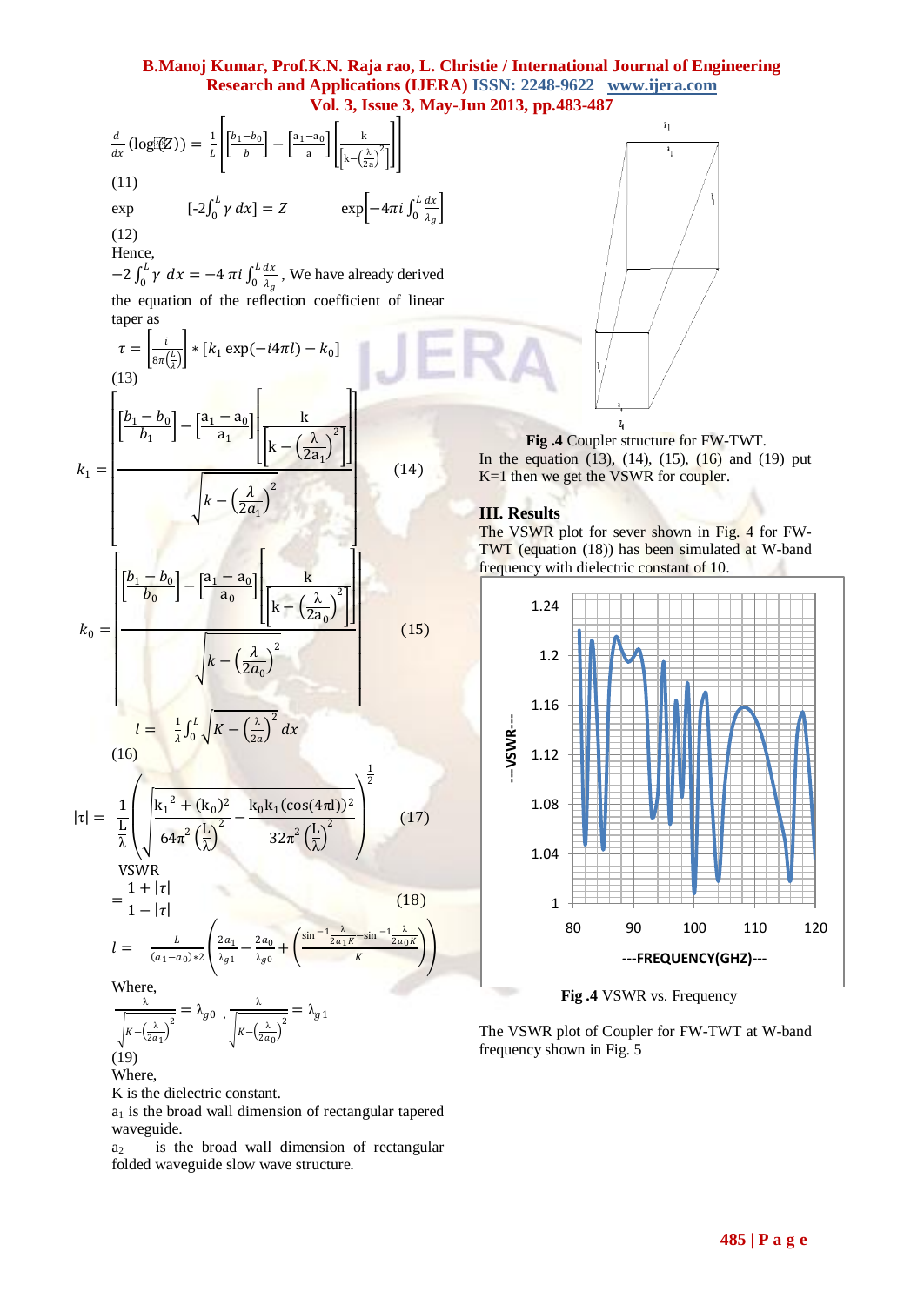





**Fig.**6 VSWR vs. Tapered Length.

The VSWR plot of coupler for FW-TWT at 95GHz shown in Fig.7



**Fig**.7 VSWR vs. Tapered Length

# **IV. Conclusion**

 The average value of VSWR at W-band for sever is 1.2 and for the coupler is 1.08. VSWR for both coupler and sever decreases as the tapered length increases.

# **References**

- [1]. John H. Booske, et al "Accurate parametric modeling of folded waveguide circuits for millimeter-wave travelling wave tubes, "vol.52, no.5, pp.May 2005.
- [2]. Jun Cai, Jinjun Feng,XIANPING Wu, Yinfu Hu,Bo Qu,Mingguang Huang, and Shaoyun Ma," Analysis and test preparation of attenuator for W-band folded waveguide TWT," *Proceeding of the IEEE International Vacuum Electronics conference,*May 2007,(pp. 55-56).
- [3]. Jun Cai, Jinjun Feng, Yinfu Hu, Xianping Wu, Bo Qu, Shoayun Ma, Juxian Zhang, and Tongjiang Chen, "Attenuator for Wband folded waveguide TWT ", *proceesings of the IEEE International Vaccum Electronics Conference,* May 2008(pp. 20- 21).
- [4]. Shunkang Liu, "Design of coupling structure for MMW Folded waveguide TWTs", *International journal of infrared and millimeter waves,* Vol. 21, N0.9, 2000.
- [5]. Santanu Dwari, Ajay Chakrabarty, Subrata Sanjay, " Analysis of linear Tapered Waveguide".
- [6]. Santanu Dwari, Ajay Chakrabarty, Subrata Sanjay," Analysis of linear Tapered Waveguide by two approaches". *Progress*